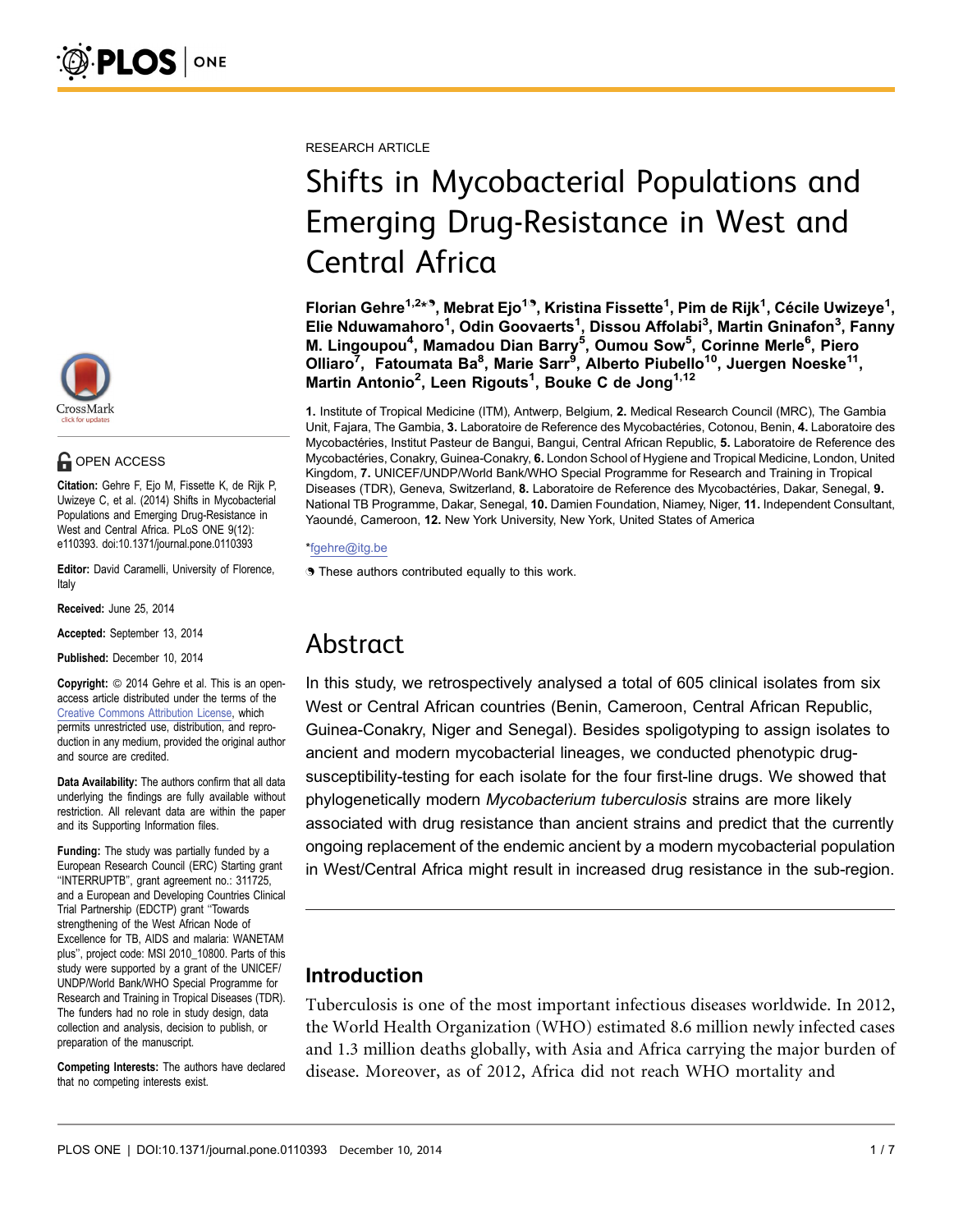prevalence targets, and the emergence of drug resistance is a pressing public health concern [\[1\]](#page-5-0).

The advent of modern single nucleotide polymorphism (SNP)-based phylogeny not only lead to a conclusive classification of the Mycobacterium tuberculosis complex (MTBC) into seven major human lineages, but also demonstrated that Africa was the geographic origin of all known lineages and the global TB pandemic [\[2\].](#page-5-0) Several authors have shown that phylogenetically distinct "modern" strains (lineages 2, 3 and 4 – also known as East Asian, East-African Indian and Euro-American lineages) branched off from the existing ''ancient'' African strains (lineages 1, 5, and 6 – also known as Indo-Oceanic lineage, M. africanum West Africa 1 and 2) and were globally dispersed paralleling the human out-of-Africa migration [\[2,](#page-5-0) [3\]](#page-5-0). While active transmission of the two ancient M. africanum lineages has only been detected in West Africa, modern lineages spread around the world and were later re-introduced into Africa with arrival of the colonial powers [\[2\].](#page-5-0)

West-, and parts of Central Africa, indeed have an intriguing mycobacterial population structure, as they are the only regions worldwide where all three ancient lineages 1, 5 and 6 are endemic. However, recent publications from various countries observed an interesting trend: the replacement of ancient lineages with modern strains. This phenomenon was first described in Guinea-Bissau, where M. africanum West African 2 decreased from 51% to 39% between 1989–2008 (19 years), supported by declines in prevalence of M. africanum lineages observed in Côte d'Ivoire, Ghana and Cameroon, amongst others [\[4,](#page-5-0) [5,](#page-5-0) [6,](#page-5-0) [7\].](#page-5-0) The speed of this replacement is remarkable in evolutionary terms, as mere decades ago ancient lineages contributed up to half of all TB cases in some areas [\[4,](#page-5-0) [5\]](#page-5-0), where prevalence has now declined to a small proportion of all cases [\[5\]](#page-5-0).

We hypothesized that this major bacterial population shift may impact on TB control in the sub-region. Such an assumption is reasonable as lineages/families tend to vary in phenotypes, potential to transmit, or ability to cause disease [\[8,](#page-5-0) [9,](#page-5-0) [10\]](#page-5-0). As drug resistance is of major public health relevance, we focused on the question whether ancient strains are less likely associated with drug resistance, as has been suggested for lineage 1 in India [\[11\].](#page-5-0) If so, then the presently ongoing transition towards modern strains might result in increased drug-resistance in West and Central Africa.

#### Materials and Methods

#### Sample collection

The samples analysed within this retrospective study had drug-susceptibility testing (DST) done on arrival, prior to storage at the Institute of Tropical Medicine (ITM) in Antwerp and originated from various study sites and time periods (see [Table 1](#page-2-0) and [S1 Table](#page-5-0) for detailed information). While samples from Benin, Senegal and Guinea-Conakry were collected as part of the Oflotub study,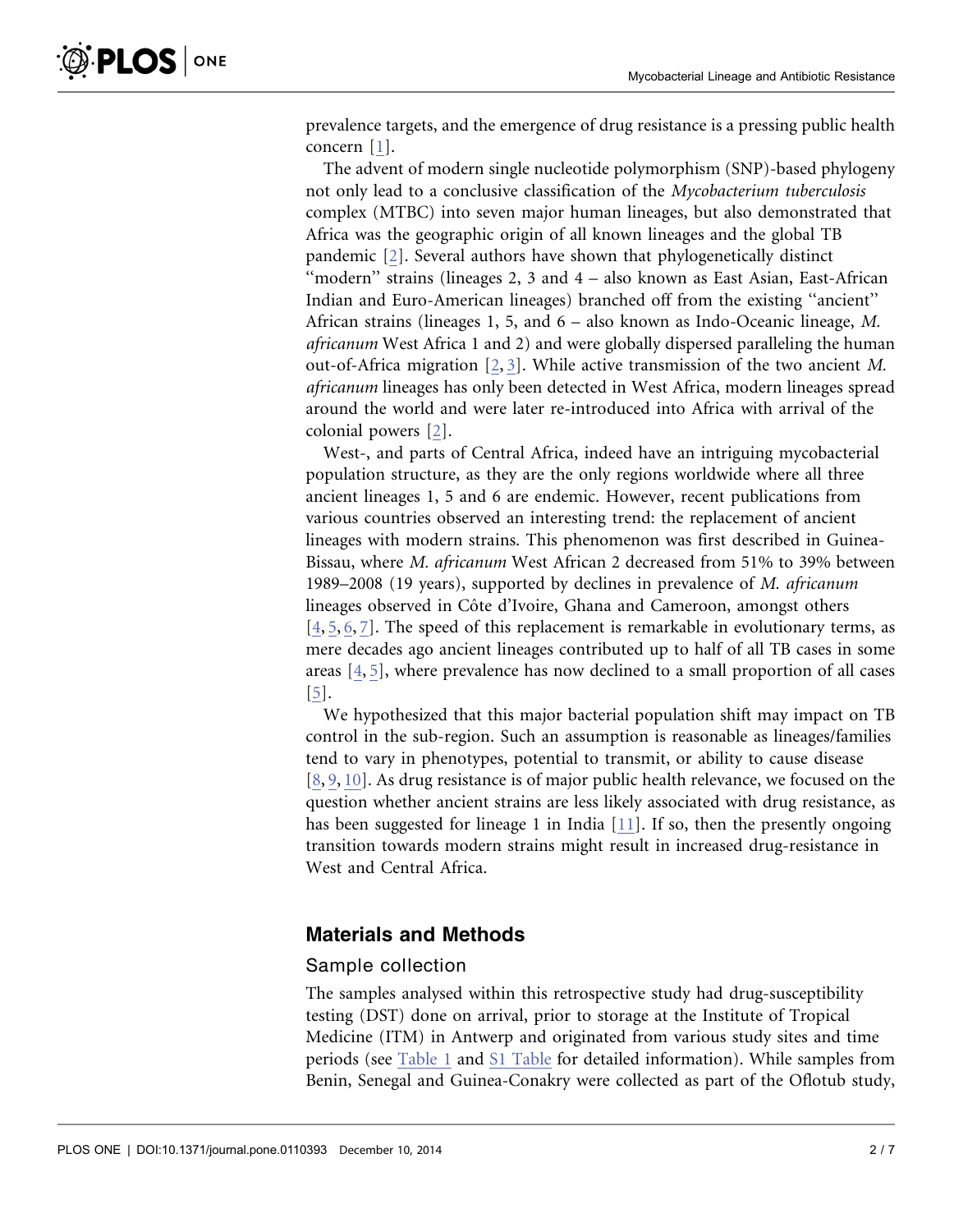| <b>Country</b>           | <b>Treatment history</b> |                          |              |  |  |
|--------------------------|--------------------------|--------------------------|--------------|--|--|
|                          | <b>New cases</b>         | <b>Retreatment cases</b> | <b>Total</b> |  |  |
|                          | no. (%)                  | no. (%)                  | no. (%)      |  |  |
| Benin                    | 43 (9.7%)                | 43 (26.5%)               | 86 (14.2%)   |  |  |
| Cameroon                 | 145 (32.7%)              | 20 (12.3%)               | 165 (27.3%)  |  |  |
| Central African Republic | 102 (23%)                | $\overline{\phantom{a}}$ | 102 (16.9%)  |  |  |
| Guinea Conakry           | 120 (27.1%)              | $\overline{\phantom{a}}$ | 120 (19.8%)  |  |  |
| Niger                    | $\overline{\phantom{0}}$ | 53 (32.7%)               | 53 (8.8%)    |  |  |
| Senegal                  | 33(7.4%)                 | 46 (28.4%)               | 79 (13.1%)   |  |  |
| Total                    | 443 (100%)               | 162 (100%)               | 605 (100%)   |  |  |

#### <span id="page-2-0"></span>Table 1. Geographical origin and treatment history of the included patient samples ( $n=605$ ).

doi:10.1371/journal.pone.0110393.t001

samples from Cameroon, Niger and the Central African Republic were collected for quality assurance by the ITM supra-national Reference Laboratory. Ethics permissions were obtained from the ITM Institutional Review Board.

#### Drug-susceptibility testing (DST)

To determine the drug resistance profile of each isolate we applied phenotypic drug-susceptibility testing (DST) using the proportion method. Isolates were grown at  $37^{\circ}$  on Löwenstein-Jenssen slopes containing either rifampicin (RMP) 1  $\mu$ g/ml, isoniazid (INH) 0.2  $\mu$ g/ml, ethambutol (EMB) 2  $\mu$ g/ml or streptomycin (SM) 4  $\mu$ g/ml [\[12,](#page-5-0) [13](#page-6-0)[\]](#page-5-0).

#### Spoligotyping and lineage assignment of isolates

To classify isolates into lineages, boiled culture lysates were prepared and spoligotyped as described elsewhere [\[14\]](#page-6-0). Based on the binary spoligotype codes, lineage assignment to distinguish modern from ancient strains was performed using the publicly available online package ''TBLineage'' [\[15\].](#page-6-0) The spoligotype international identifier (SIT) number was assigned using SITVITweb [\(http://www.](http://www.pasteur-guadeloupe.fr:8081/SITVIT_ONLINE/) [pasteur-guadeloupe.fr:8081/SITVIT\\_ONLINE/](http://www.pasteur-guadeloupe.fr:8081/SITVIT_ONLINE/)) [\[16\].](#page-6-0)

#### Statistical analysis

As differing sampling protocols resulted in the inclusion of isolates from patients with differing treatment history (new/retreatment cases) (see Table 1), we adjusted for that variable in any analysis conducted. To determine the association between mycobacterial lineage and drug-susceptibility we conducted a logistic regression and calculated the Mantel-Haenszel Odds Ratio (OR) and 95% Confidence Intervals, adjusted for treatment history of patients.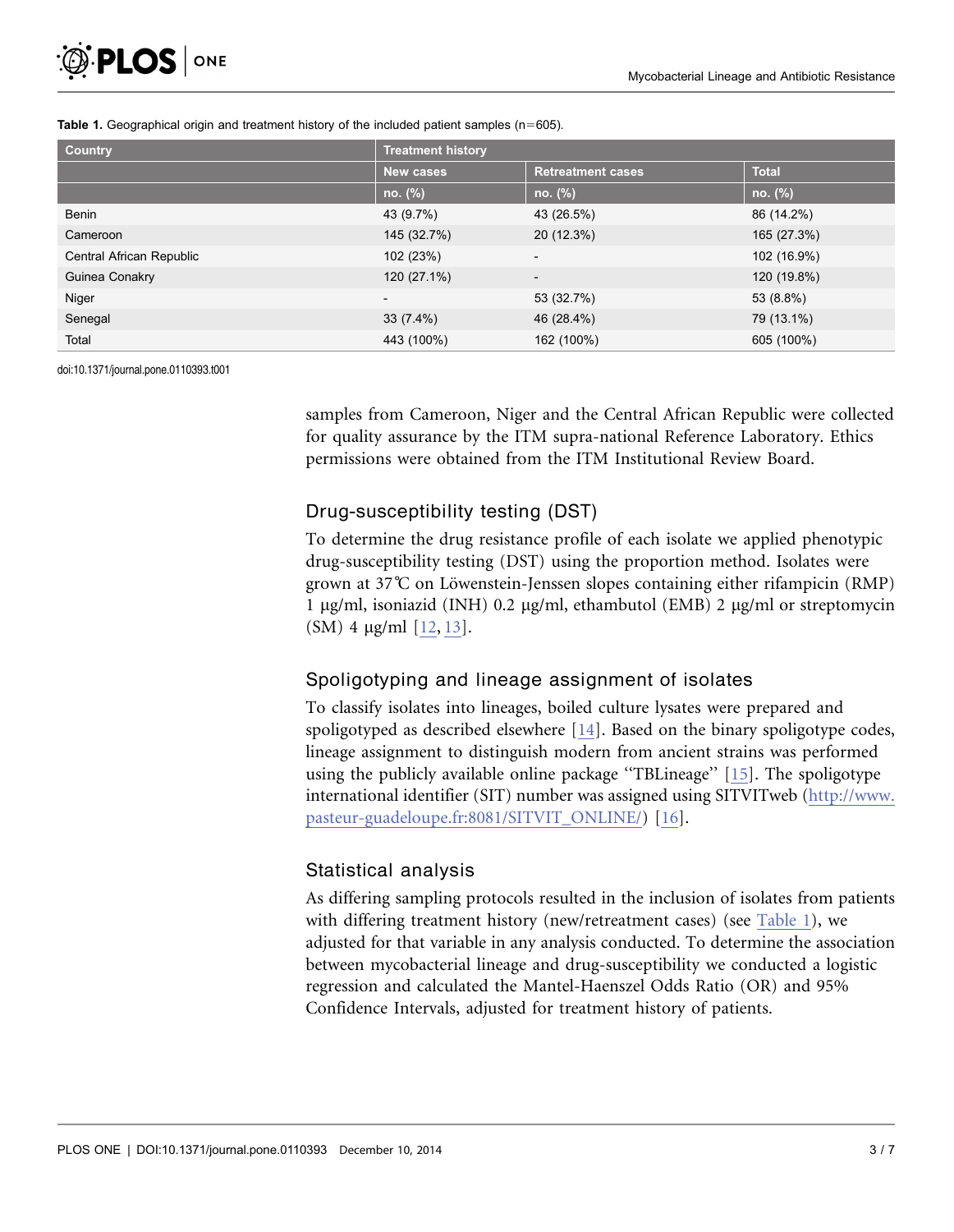#### Results and Discussion

Six hundred and five MTBC isolates of new and retreatment cases, from two Central and four West African countries were included into this study [\(Table 1\)](#page-2-0). A detailed description of each isolate, its origin, time of sampling, DST profile and spoligotype international type (SIT) can be found in [S1 Table](#page-5-0). Although treatment history of patients was not a significant confounder in our dataset (data not shown), we still considered it in our final analysis. Combining obtained spoligotyping and DST data, and conducting a multivariate analysis adjusted for treatment history (new/retreatment cases), we found a strong association between lineage and drug resistance [\(Table 2](#page-4-0)). Specifically, strains belonging to modern lineages were more likely resistant to any of the tested drugs compared to ancient strains (adjusted Odds Ratio (OR),  $95\%CI = 3.20$  (1.56–6.54), p=0.0008). When analysing results by individual drugs, we found that this result was mainly driven by the higher risk of resistance towards INH and SM (adjusted OR  $95\%CI = 2.71$ )  $(1.27-5.77)$ , p=0.0073 for INH and adjusted OR 95%CI=2.69 (1.23–5.85),  $p=0.0095$  for SM) [\(Table 2\)](#page-4-0). The association was not demonstrated for RMP and EMB, nor for multi-drug-resistant TB (MDR-TB) isolates, which constituted 17.7% of the total sample.

Although previous publications demonstrated an association between lineage and drug-susceptibility in other parts of the world before [\[11\]](#page-5-0), it was not known whether these results can be generalized and extrapolated to West and Central Africa and its geographically highly restricted ancient mycobacterial population that mainly consists of M. africanum isolates. Interestingly, our results confirmed and reproduced these recent findings and demonstrated that the introduced modern strains have increased potential to develop INH- and SM-resistance, when compared to the endemic ancient African lineages. Replacement of ''susceptible'' ancient strains by resistant modern strains will thus likely lead to higher prevalence of resistant mycobacteria. This is an important finding especially for public health practitioners in West and Central Africa. Although  $\sim$ 10% of the analyzed isolates in the current study were ancient strains, suggesting that the lineage replacement has already taken place, there are several West African countries, such as Gambia, Guinea-Bissau, Ghana, Sierra Leone, Mali and Nigeria, in which ancient strains remain an important cause of tuberculosis [\[4,](#page-5-0) [7,](#page-5-0) [9,](#page-5-0) [10,](#page-5-0) [17,](#page-6-0) [18,](#page-6-0) [19,](#page-6-0) [20](#page-6-0)[\].](#page-5-0) In these very settings M. africanum can still be responsible for up to one third of pulmonary TB, and further replacement by modern *M. tuberculosis*, with an increased risk of resistance to at least one drug (adjusted OR 3.2, [Table 2\)](#page-4-0), may seriously complicate TB case management and control strategies. For instance, the predicted elevated INH resistance prevalence and the use of INH and RMP in the continuation phase of current shortcourse treatment for 4 months might ultimately result in increased RMP resistance as well. Although we have not found any association with MDR-TB yet, probably due to the limited number of ancient strains and lack of statistical power, INH resistance was already shown to increase the likelihood of acquiring additional RMP resistance before [\[21\].](#page-6-0) In addition, systematically treating patients with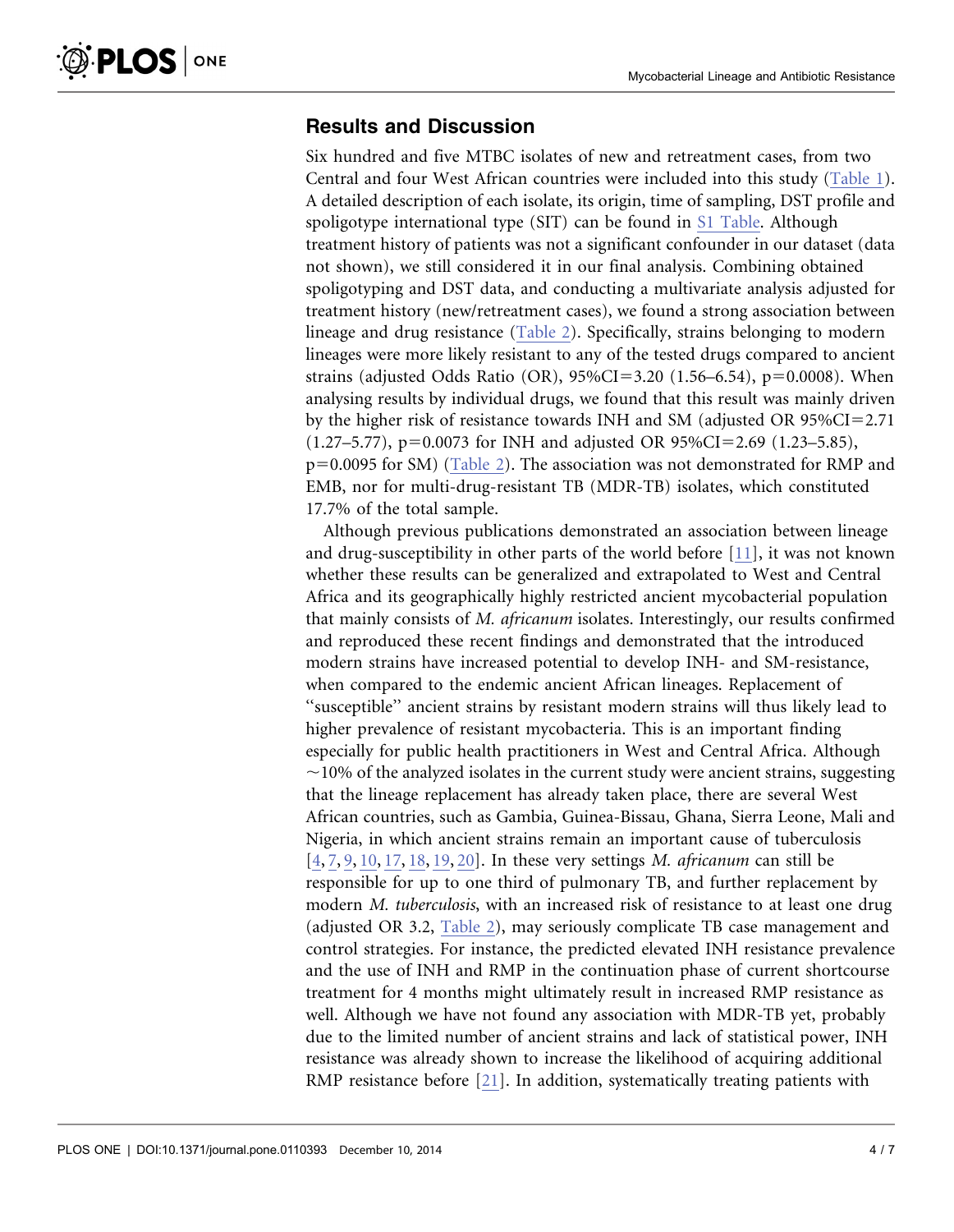<span id="page-4-0"></span>

Table 2. Association between modern (lineages 2, 3, 4) and ancient (lineage 1, 5, 6) mycobacterial lineages and drug-susceptibility testing (DST), overall resistance and stratified by individual drugs.

|                                       | Total no. $(\%)$ | Modern no. (%) | Ancient no. (%) | <b>Adjusted Odds Ratio</b><br>OR (95% CI)* | p-value                  |  |  |
|---------------------------------------|------------------|----------------|-----------------|--------------------------------------------|--------------------------|--|--|
| <b>DST</b> profile                    |                  |                |                 |                                            |                          |  |  |
| Any resistance                        | 226 (62.6%)      | 214 (39.5%)    | 12 (19%)        | $3.20(1.56 - 6.54)$                        | 0.0008                   |  |  |
| <b>Resistance to individual drugs</b> |                  |                |                 |                                            |                          |  |  |
| Isoniazid                             | 178 (29.4%)      | 168 (31.0%)    | $10(15.9\%)$    | $2.71(1.27 - 5.77)$                        | 0.0073                   |  |  |
| Ethambutol                            | 85 (14.0%)       | 79 (14.6%)     | 6(9.5%)         | $1.80(0.68 - 4.74)$                        | 0.2286                   |  |  |
| Rifampicin                            | 112 (18.5%)      | 104 (19.2%)    | 8(12.7%)        | $1.78(0.79 - 4.01)$                        | 0.1574                   |  |  |
| Streptomycin                          | 177 (29.3%)      | 167 (30.1%)    | 10 (15.9%)      | $2.69(1.23 - 5.85)$                        | 0.0095                   |  |  |
| <b>MDR</b>                            | 107 (17.7%)      | 99 (18.3%)     | 8(12.7%)        | $1.66(0.74 - 3.74)$                        | 0.2130                   |  |  |
| Total                                 | 605 (100%)       | 542 (100%)     | 63 (100%)       | $\overline{\phantom{a}}$                   | $\overline{\phantom{a}}$ |  |  |

\*Mantel-Haenszel OR adjusted for treatment history of patients (new/retreatment case).

doi:10.1371/journal.pone.0110393.t002

treatment failure with SM in absence of DST might not be appropriate if prevalence of SM resistance is increasing.

Although we successfully confirmed the described association between ancient strains and drug-susceptibility [\[11\]](#page-5-0) in our research area in West and Central Africa, possible limitations of our study include the retrospective approach and the low proportion of identified ancient lineages. To conclusively demonstrate causation between mycobacterial lineage and drug-resistance a prospective longitudinal large-scale multi-centered study needs to be conducted.

The reason for the observed emergence of modern strains is elusive, however it was found that these lineages progress to disease faster [\[8\]](#page-5-0). This was hypothesized to provide an adaptation to the overcrowding of humans in cities, in which new susceptible hosts are in abundance and there is no selective advantage to delay progression until a new generation of hosts becomes available. Due to the increased urbanization in Africa, modern strains may have a selective advantage over ancient, "rural" strains. Another explanation could be that modern strains are more likely to develop drug resistance and the increased roll-out of drug-based TB control programs in West and Central Africa, with higher levels of drug pressure, could potentially select for resistant lineages. Similarly, it could be conceivable that BCG vaccination is more efficiently protecting against ancient than modern mycobacterial lineages, due to the closer phylogenetic relatedness of these ancient lineages to the M. bovis BCG vaccine strains [\[22\]](#page-6-0). However, no such correlation was found in previous studies from The Gambia [\[23\]](#page-6-0) and since the present dataset was limited to bacterial data and did not include the BCG status of the patients, we were not able to test this hypothesis in the present study.

Independent of exact mechanisms triggering the replacement of ancient by modern strains, our findings predict that ongoing mycobacterial population dynamics might accelerate the emergence of antibiotic-resistance and should be considered by public health professionals when planning and evaluating drug resistance control programs in West and Central Africa.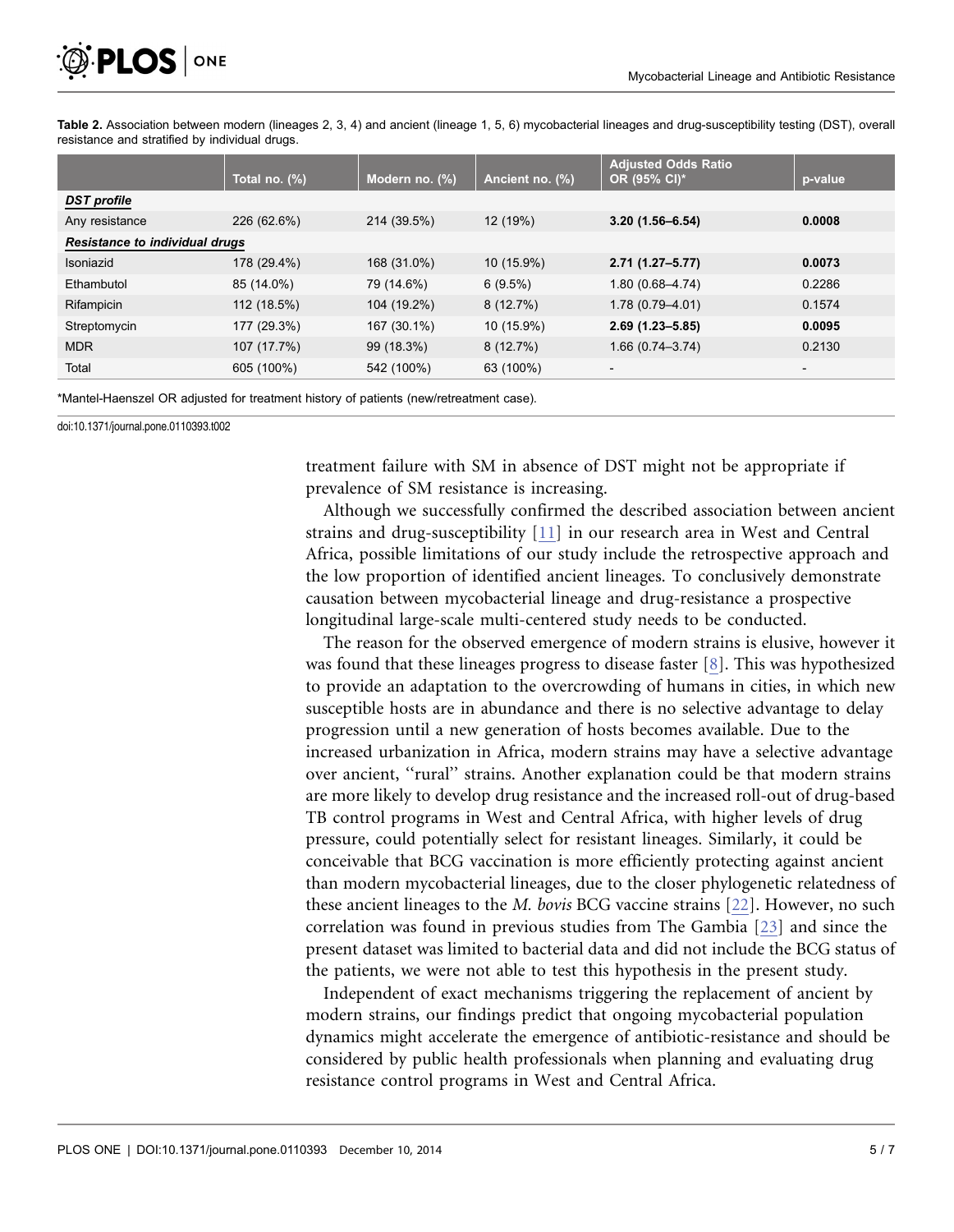#### <span id="page-5-0"></span>Supporting Information

Table S1. Genotypic and DST information on all isolates included in the study. [doi:10.1371/journal.pone.0110393.s001](http://www.plosone.org/article/fetchSingleRepresentation.action?uri=info:doi/10.1371/journal.pone.0110393.s001) (XLSX)

#### Acknowledgments

We would like to thank all the members of the respective Mycobacteriology Laboratories in Benin, Cameroon, Central African Republic, Guinea-Conakry, Senegal and Niger for their contributions to the study.

#### Author Contributions

Conceived and designed the experiments: FG ME CM PO BdJ. Performed the experiments: ME KF PdR CU EN DA MG FL MB OS CM PO FB MS AP JN. Analyzed the data: FG ME OG CM PO BdJ LR. Contributed to the writing of the manuscript: FG ME MA CM PO BdJ.

#### References

- 1. World Health Organization (2013) WHO Report, Global Tuberculosis Report.
- 2. Comas I, Coscolla M, Luo T, Borrell S, Holt KE, et al. (2013) Out-of-Africa migration and Neolithic coexpansion of Mycobacterium tuberculosis with modern humans. Nat Genet 45: 1176–1182.
- 3. Brosch R, Gordon SV, Marmiesse M, Brodin P, Buchrieser C, et al. (2002) A new evolutionary scenario for the Mycobacterium tuberculosis complex. Proc Natl Acad Sci U S A 99: 3684-3689.
- 4. Groenheit R, Ghebremichael S, Svensson J, Rabna P, Colombatti R, et al. (2011) The Guinea-Bissau family of Mycobacterium tuberculosis complex revisited. PLoS One 6: e18601.
- 5. Koro Koro F, Kamdem Simo Y, Piam FF, Noeske J, Gutierrez C, et al. (2013) Population dynamics of tuberculous Bacilli in Cameroon as assessed by spoligotyping. J Clin Microbiol 51: 299–302.
- 6. Ouassa T, Borroni E, Loukou GY, Faye-Kette H, Kouakou J, et al. (2012) High prevalence of shared international type 53 among Mycobacterium tuberculosis complex strains in retreated patients from Cote d'Ivoire. PLoS One 7: e45363.
- 7. Yeboah-Manu D, Asante-Poku A, Bodmer T, Stucki D, Koram K, et al. (2011) Genotypic diversity and drug susceptibility patterns among M. tuberculosis complex isolates from South-Western Ghana. PLoS One 6: e21906.
- 8. de Jong BC, Hill PC, Aiken A, Awine T, Antonio M, et al. (2008) Progression to active tuberculosis, but not transmission, varies by Mycobacterium tuberculosis lineage in The Gambia. J Infect Dis 198: 1037-1043.
- 9. Gehre F, Antonio M, Faihun F, Odoun M, Uwizeye C, et al. (2013) The first phylogeographic population structure and analysis of transmission dynamics of M. africanum West African 1-combining molecular data from Benin, Nigeria and Sierra Leone. PLoS One 8: e77000.
- 10. Gehre F, Antonio M, Otu JK, Sallah N, Secka O, et al. (2013) Immunogenic Mycobacterium africanum strains associated with ongoing transmission in The Gambia. Emerg Infect Dis 19: 1598–1604.
- 11. Arora J, Singh UB, Suresh N, Rana T, Porwal C, et al. (2009) Characterization of predominant Mycobacterium tuberculosis strains from different subpopulations of India. Infect Genet Evol 9: 832–839.
- 12. Canetti G, Rist N, Grosset J (1963) [Measurement of sensitivity of the tuberculous bacillus to antibacillary drugs by the method of proportions. Methodology, resistance criteria, results and interpretation]. Rev Tuberc Pneumol (Paris) 27: 217–272.